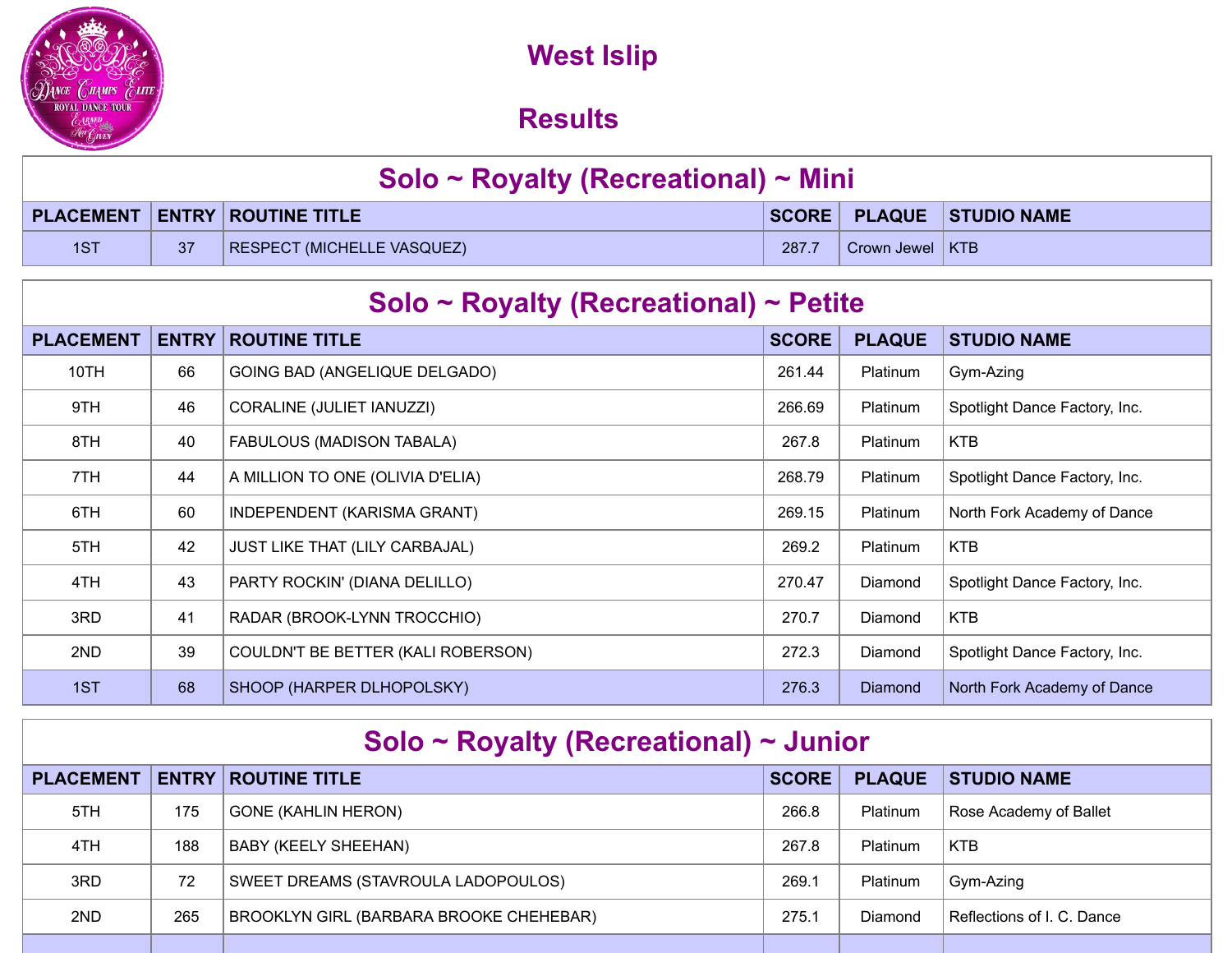| <b>Contract Contract Contract Contract Contract Contract Contract Contract Contract Contract Contract Contract Co</b><br>$\sim$<br>157 | $\mathcal{L}^{\text{max}}_{\text{max}}$ and $\mathcal{L}^{\text{max}}_{\text{max}}$ and $\mathcal{L}^{\text{max}}_{\text{max}}$<br>187 | EY KESSLER)<br><b>KAYLF</b><br>11 I T<br><b>SAL</b> | 280.7 | Jewel<br>Crown | $\mathcal{L}^{\text{max}}_{\text{max}}$ and $\mathcal{L}^{\text{max}}_{\text{max}}$ and $\mathcal{L}^{\text{max}}_{\text{max}}$<br><b>KTE</b> |
|----------------------------------------------------------------------------------------------------------------------------------------|----------------------------------------------------------------------------------------------------------------------------------------|-----------------------------------------------------|-------|----------------|-----------------------------------------------------------------------------------------------------------------------------------------------|
|                                                                                                                                        |                                                                                                                                        |                                                     |       |                |                                                                                                                                               |

| Solo ~ Royalty (Recreational) ~ Teen |              |                                          |              |                |                        |  |  |  |
|--------------------------------------|--------------|------------------------------------------|--------------|----------------|------------------------|--|--|--|
| <b>PLACEMENT</b>                     | <b>ENTRY</b> | <b>ROUTINE TITLE</b>                     | <b>SCORE</b> | <b>PLAQUE</b>  | <b>STUDIO NAME</b>     |  |  |  |
| 5TH                                  | 195          | TOUCH TONE TELEPHONE (FREYA EVANCHIK)    | 255.41       | Gold           | Rose Academy of Ballet |  |  |  |
| 4TH                                  | 190          | ACHILLES COME DOWN (ABIGAIL KAUFMAN)     | 265.1        | Platinum       | Rose Academy of Ballet |  |  |  |
| 3RD                                  | 95           | SET FIRE TO THE RAIN (IRENE MARAGIANNIS) | 266.24       | Platinum       | Gym-Azing              |  |  |  |
| 2ND                                  | 194          | <b>RUNAWAY BABY (CHLOE GORCOS)</b>       | 271          | Diamond        | Rose Academy of Ballet |  |  |  |
| 1ST                                  | 192          | STRONG AS THIS BIRD (HANA RAMUSHI)       | 271.75       | <b>Diamond</b> | <b>KTB</b>             |  |  |  |

| Solo ~ Royalty (Recreational) ~ Senior |    |                                          |        |          |                          |  |
|----------------------------------------|----|------------------------------------------|--------|----------|--------------------------|--|
|                                        |    | <b>PLACEMENT   ENTRY   ROUTINE TITLE</b> |        |          | SCORE PLAQUE STUDIO NAME |  |
| 1ST                                    | 96 | ROLLING IN THE DEEP (AZIZA NIYAZMETOVA)  | 268.99 | Platinum | $\Box$ Gym-Azing         |  |

| Solo ~ Majesty (Intermediate) ~ Petite |    |                                  |              |                     |                     |  |  |  |
|----------------------------------------|----|----------------------------------|--------------|---------------------|---------------------|--|--|--|
| <b>PLACEMENT</b>                       |    | <b>ENTRY ROUTINE TITLE</b>       | <b>SCORE</b> | <b>PLAQUE</b>       | <b>STUDIO NAME</b>  |  |  |  |
| 5TH                                    | 75 | I HAVE NOTHING (NAYLA BENCOSME)  | 276.06       | Diamond             | <b>KTB</b>          |  |  |  |
| 4TH                                    | 93 | <b>VOICE WITHIN (JOELA MEMA)</b> | 276.79       | Diamond             | <b>KTB</b>          |  |  |  |
| 3RD                                    | 2  | BIGGER (ANALISSA AU)             | 276.8        | Diamond             | Attitudes in Motion |  |  |  |
| 2ND                                    | 48 | EMERGENCY (ISABELLA ROMAN)       | 283.6        | Diamond             | <b>KTB</b>          |  |  |  |
| 1ST                                    | 73 | SMALL (SARA EREN)                | 286.4        | Crown Jewel $ $ KTB |                     |  |  |  |

| Solo ~ Majesty (Intermediate) ~ Junior |              |                                       |              |               |                               |  |  |  |
|----------------------------------------|--------------|---------------------------------------|--------------|---------------|-------------------------------|--|--|--|
| <b>PLACEMENT</b>                       | <b>ENTRY</b> | <b>ROUTINE TITLE</b>                  | <b>SCORE</b> | <b>PLAQUE</b> | <b>STUDIO NAME</b>            |  |  |  |
| 10TH                                   | 13           | <b>RING THEM BELLS (KIERA LAMBOT)</b> | 269          | Platinum      | Attitudes in Motion           |  |  |  |
| 9TH                                    | 56           | SOLDIER (DANIELLA DELILLO)            | 269.56       | Platinum      | Spotlight Dance Factory, Inc. |  |  |  |
| 8TH                                    | 65           | SURVIVE (BYRANAH MORALES GORDON)      | 270.49       | Platinum      | <b>KTB</b>                    |  |  |  |
| 7TH.                                   | 52           | PART OF ME (CECELIA ORTIZ)            | 270.88       | Platinum      | Spotlight Dance Factory, Inc. |  |  |  |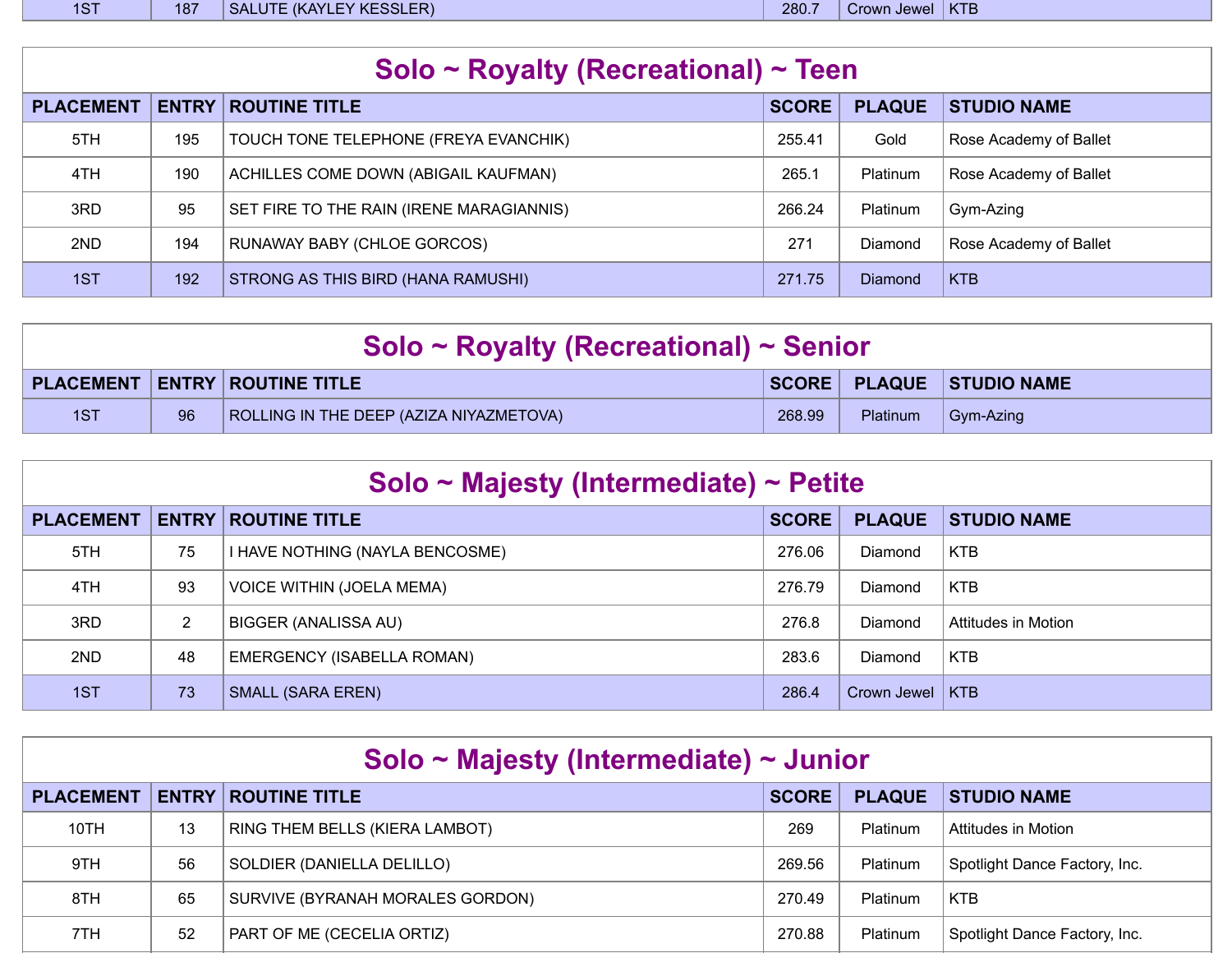| 6TH  | 62 | LIKE THAT (DINA RAMUSHI)                          | 271.89 | <b>Platinum</b> | <b>KTB</b>                      |
|------|----|---------------------------------------------------|--------|-----------------|---------------------------------|
| 5TH. | 9  | NO EXCUSES (SARA MATTY)                           | 274.9  | <b>Platinum</b> | Attitudes in Motion             |
| 4TH. | 5  | SHOW ME HOW YOU BURLESQUE (SAVANNAH BLAKE BETESH) | 277.9  | Diamond         | Reflections of I. C. Dance      |
| 3RD  | 50 | DO IT LIKE THIS (MIA RIVERA)                      | 278.9  | Diamond         | KTB                             |
| 2ND  | 57 | I BET YOU DON'T (RILEY BELLINGTON)                | 279.7  | <b>Diamond</b>  | <b>KTB</b>                      |
| 1ST  | 69 | HOW TO BE A PERSON (SOPHIA MARMARA)               | 281.94 | <b>Diamond</b>  | <b>Revelations Dance Center</b> |

| Solo ~ Majesty (Intermediate) ~ Teen |              |                                                      |              |                 |                                 |  |  |  |  |
|--------------------------------------|--------------|------------------------------------------------------|--------------|-----------------|---------------------------------|--|--|--|--|
| <b>PLACEMENT</b>                     | <b>ENTRY</b> | <b>ROUTINE TITLE</b>                                 | <b>SCORE</b> | <b>PLAQUE</b>   | <b>STUDIO NAME</b>              |  |  |  |  |
| 10TH                                 | 202          | KILLA FUNK (LYLA MORRIS)                             | 270.3        | Platinum        | <b>KTB</b>                      |  |  |  |  |
| 9TH                                  | 178          | DIAMONDS (LEAH SHENKMAN)                             | 270.49       | <b>Platinum</b> | Attitudes in Motion             |  |  |  |  |
| 8TH                                  | 203          | ANOTHER ONE BITES THE DUST (LAUREN MONTEMARANO)      | 274.07       | <b>Platinum</b> | <b>Revelations Dance Center</b> |  |  |  |  |
| 7TH                                  | 198          | RUNAWAY (AMELIA MAZIARZ)                             | 275.65       | Diamond         | <b>KTB</b>                      |  |  |  |  |
| 6TH                                  | 179          | HOLD ON (ISABELLA GENNA)                             | 276.4        | Diamond         | Attitudes in Motion             |  |  |  |  |
| 5TH                                  | 180          | ONLY HOPE (BROOKE GERMANTON)                         | 277.25       | Diamond         | Attitudes in Motion             |  |  |  |  |
| 4TH                                  | 197          | <b>RIVER (CAMRYN KIRSHNER)</b>                       | 277.49       | Diamond         | <b>Attitudes in Motion</b>      |  |  |  |  |
| 3RD                                  | 200          | DARK HORSE (GABRIELLA AGOSTO)                        | 278.96       | Diamond         | Spotlight Dance Factory, Inc.   |  |  |  |  |
| 2ND                                  | 206          | EVERYTHING'S COMING UP ROSES (ANTOINETTE CAMPANELLA) | 282.79       | Diamond         | Spotlight Dance Factory, Inc.   |  |  |  |  |
| 1ST                                  | 181          | SETTLE DOWN (ALEX DOBOLI)                            | 288.15       | Crown Jewel     | <b>Revelations Dance Center</b> |  |  |  |  |

| Solo ~ Majesty (Intermediate) ~ Senior |              |                                        |              |                 |                               |  |  |  |
|----------------------------------------|--------------|----------------------------------------|--------------|-----------------|-------------------------------|--|--|--|
| <b>PLACEMENT</b>                       | <b>ENTRY</b> | <b>ROUTINE TITLE</b>                   | <b>SCORE</b> | <b>PLAQUE</b>   | <b>STUDIO NAME</b>            |  |  |  |
| 10TH                                   | 259          | S.O.S. (GIAVANNA JIMENEZ)              | 273.69       | <b>Platinum</b> | North Fork Academy of Dance   |  |  |  |
| 9TH                                    | 258          | DARK HORSE (DANIELLA ZAGO)             | 275.31       | <b>Diamond</b>  | Attitudes in Motion           |  |  |  |
| 8TH                                    | 264          | IF THIS IS THE LAST TIME (ALIX BERMAN) | 276.59       | <b>Diamond</b>  | Attitudes in Motion           |  |  |  |
| 7TH                                    | 223          | ARE YOU GONNA BE MY GIRL? (ERIN BYRNE) | 278.48       | <b>Diamond</b>  | Spotlight Dance Factory, Inc. |  |  |  |
| 6TH                                    | 225          | TIGHTROPE (MAYA UDDIN)                 | 279          | Diamond         | Spotlight Dance Factory, Inc. |  |  |  |
|                                        |              |                                        |              |                 |                               |  |  |  |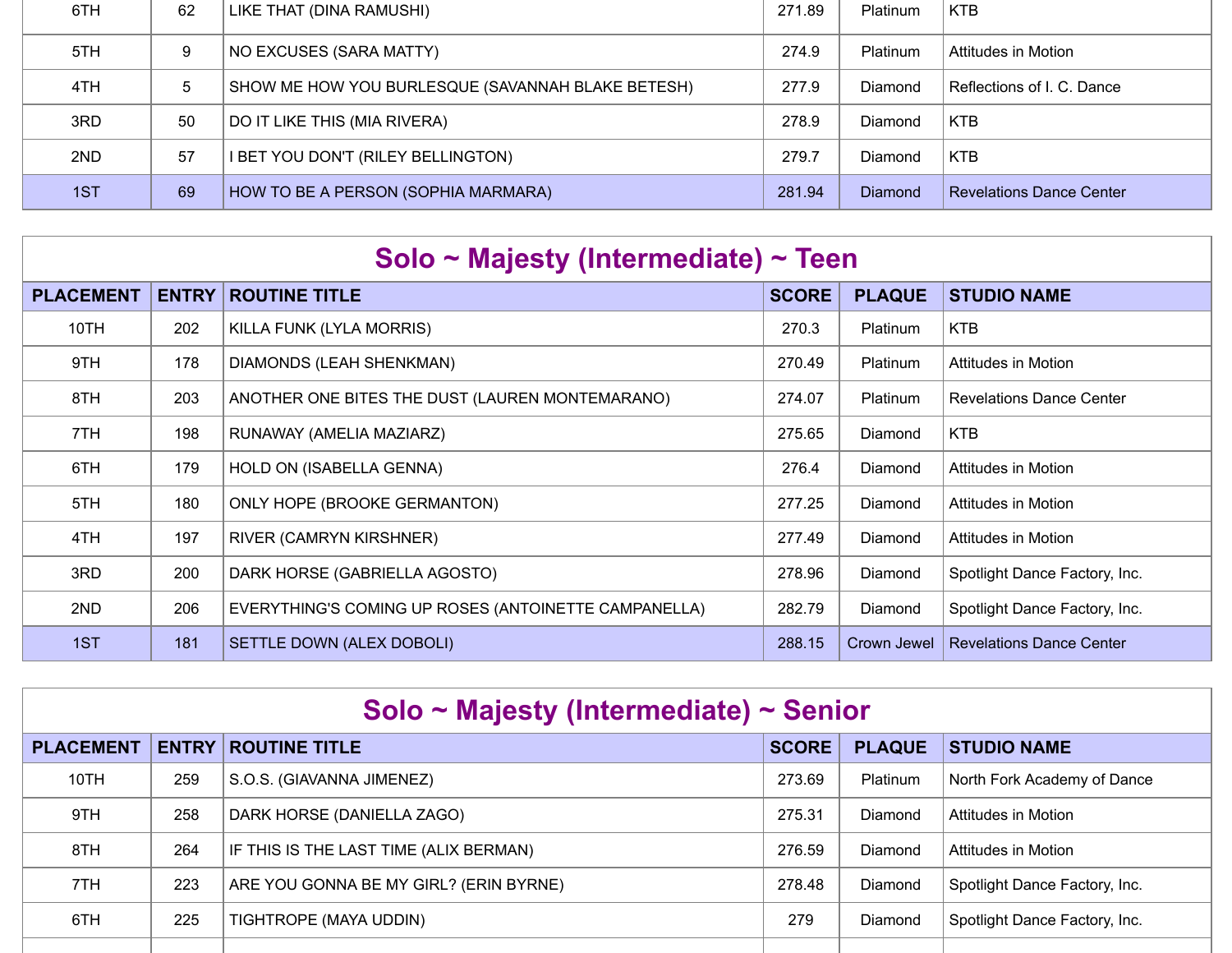| 5TH. | 222 | SATURN (CATRINA PELLEGRINO)     | 284.7  | Diamond | <b>KTB</b>                                  |
|------|-----|---------------------------------|--------|---------|---------------------------------------------|
| 4TH. | 236 | ALL FALLS DOWN (SOPHIA BRADY)   | 285.2  |         | Crown Jewel   Spotlight Dance Factory, Inc. |
| 3RD  | 237 | SO MUCH BETTER (LAUREN SANTORO) | 285.49 |         | Crown Jewel   Spotlight Dance Factory, Inc. |
| 2ND  | 235 | THAT'S RICH (REBECCA LANGERT)   | 285.87 |         | Crown Jewel Spotlight Dance Factory, Inc.   |
| 1ST  | 240 | DEM BEATS (ALEXA BREVIARIO)     | 290.3  |         | Crown Jewel Spotlight Dance Factory, Inc.   |

|  | Solo ~ Supremacy (Advanced) ~ Petite |
|--|--------------------------------------|
|--|--------------------------------------|

| <b>PLACEMENT</b> |    | <b>ENTRY ROUTINE TITLE</b>                | SCORE  |          | <b>PLAQUE STUDIO NAME</b>              |
|------------------|----|-------------------------------------------|--------|----------|----------------------------------------|
| 3RD              | 12 | <b>RAINBOW CONNECTION (EMILY SATTLER)</b> | 273.2  | Platinum | Revolution Dance Complex               |
| 2ND              | 87 | <b>BRAVE (ISABELLA ROMAN)</b>             | 285.21 | Diamond  | <b>KTB</b>                             |
| 1ST              | 10 | THE STAGE IS BARE (ISABELLA ALMEIDA)      | 290.8  |          | Crown Jewel   Revolution Dance Complex |

| Solo ~ Supremacy (Advanced) ~ Junior |              |                                         |              |               |                                 |  |  |
|--------------------------------------|--------------|-----------------------------------------|--------------|---------------|---------------------------------|--|--|
| <b>PLACEMENT</b>                     | <b>ENTRY</b> | <b>ROUTINE TITLE</b>                    | <b>SCORE</b> | <b>PLAQUE</b> | <b>STUDIO NAME</b>              |  |  |
| 10TH                                 | 81           | THESE BOOTS (DEVYN CLOONAN)             | 289.37       | Diamond       | Mossa Dance Academy             |  |  |
| 9TH                                  | 45           | EMPIRE STATE OF MIND (IOLANI TEKAAHO)   | 290.31       | Crown Jewel   | Mossa Dance Academy             |  |  |
| 8TH                                  | 94           | I'M COMING HOME (ARACELY ACOSTA)        | 290.47       | Crown Jewel   | Attitudes in Motion             |  |  |
| 7TH                                  | 80           | CALL ME MOTHER (OLIVIA AHEARN)          | 290.64       | Crown Jewel   | Mossa Dance Academy             |  |  |
| 6TH                                  | 64           | SAINT OF LOVE (ADDISON LABBADIA)        | 290.7        | Crown Jewel   | <b>Revolution Dance Complex</b> |  |  |
| 5TH                                  | 85           | ORANGE COLORED SKY (DEVANNE DIDOMENICO) | 290.87       | Crown Jewel   | Performers Edge Dance Academy   |  |  |
| 4TH                                  | 15           | BIRDGIRL (ANDIE DIAMENT)                | 291.1        | Crown Jewel   | Mossa Dance Academy             |  |  |
| 3RD                                  | 61           | SURVIVOR (JULIA MASINO)                 | 292.7        | Crown Jewel   | Revolution Dance Complex        |  |  |
| 2ND                                  | 16           | FORGIVE ME (ALISSA ZILINSKI)            | 294.2        | Crown Jewel   | Mossa Dance Academy             |  |  |
| 1ST                                  | 92           | LITTLE GIRL BLUE (ESTHER KIM)           | 295.6        | Crown Jewel   | Mossa Dance Academy             |  |  |

| Solo ~ Supremacy (Advanced) ~ Teen |     |                                      |        |         |                          |  |  |
|------------------------------------|-----|--------------------------------------|--------|---------|--------------------------|--|--|
|                                    |     | <b>PLACEMENT ENTRY ROUTINE TITLE</b> |        |         | SCORE PLAQUE STUDIO NAME |  |  |
| 10TH                               | 212 | I AM (MIA ROTHSTEIN)                 | 285.27 | Diamond | ∣ Attitudes in Motion_   |  |  |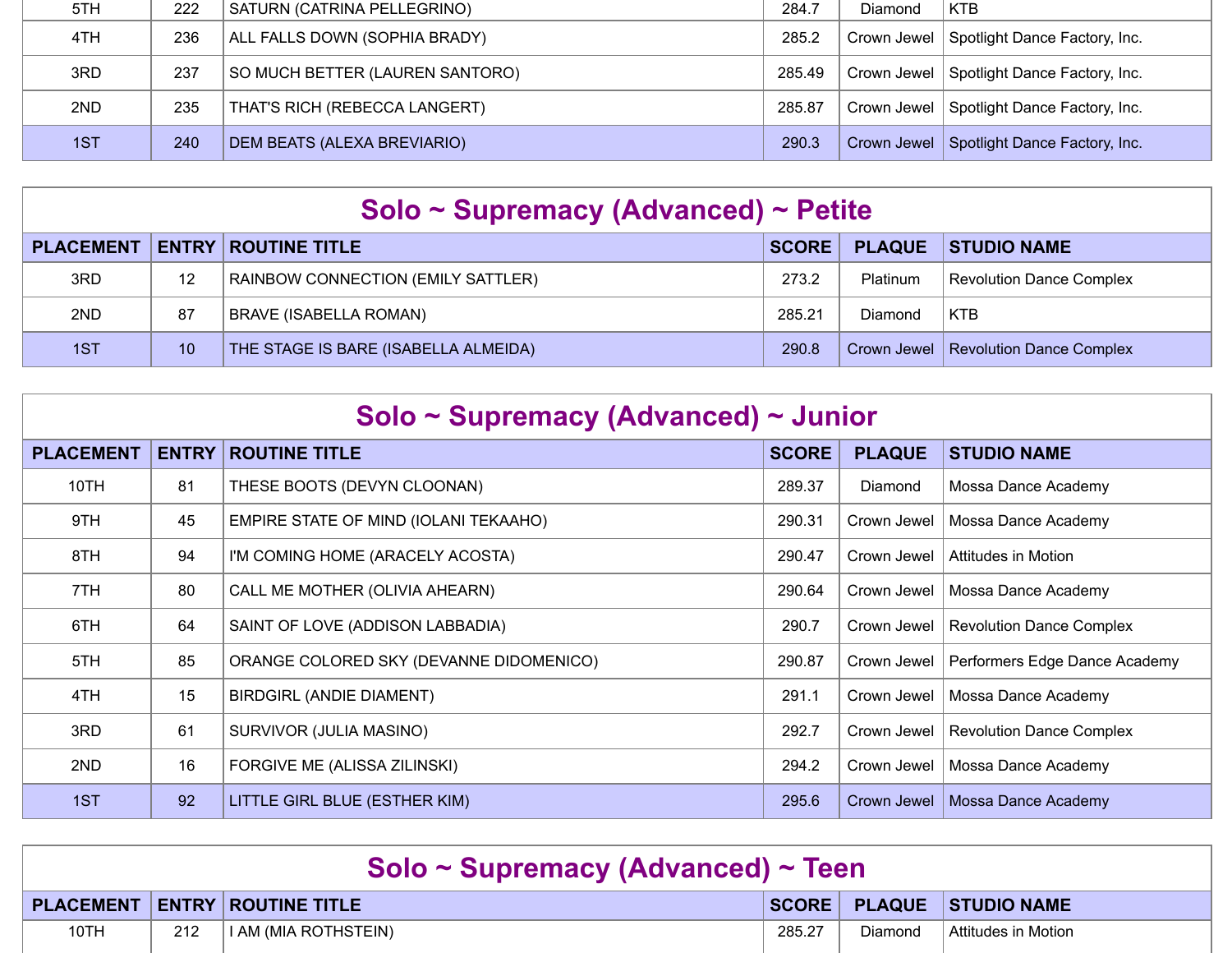| 9TH | 213 | <b>WORK IT (EMERSON ROVIN)</b>           | 285.46 | Diamond     | Attitudes in Motion      |
|-----|-----|------------------------------------------|--------|-------------|--------------------------|
| 8TH | 218 | EVERY BREATH YOU TAKE (SOPHIA MAESTRE)   | 290.12 | Crown Jewel | Attitudes in Motion      |
| 7TH | 217 | MYTH OF NEW YORK (GABRIELLA ROGERS)      | 290.16 | Crown Jewel | Revolution Dance Complex |
| 6TH | 216 | <b>BE MY BABY (SOPHIA KOUROUNIS)</b>     | 290.39 | Crown Jewel | Revolution Dance Complex |
| 5TH | 185 | AIN'T NO SUNSHINE (ALYSSA MASINO)        | 290.57 | Crown Jewel | Revolution Dance Complex |
| 4TH | 215 | BEAUTIFULLY UNFINISHED (ALEXA CONTRERAS) | 290.6  | Crown Jewel | Mossa Dance Academy      |
| 3RD | 210 | SARASVATI (EVANGELINE DENNEHY)           | 290.7  | Crown Jewel | Revolution Dance Complex |
| 2ND | 208 | DARLING (ASHLEY SCIORTINO)               | 291.07 | Crown Jewel | Revolution Dance Complex |
| 1ST | 219 | MAN IN THE MIRROR (ALEXANDRA COHEN)      | 291.67 | Crown Jewel | Mossa Dance Academy      |

| Solo ~ Supremacy (Advanced) ~ Senior |              |                                                  |              |               |                                 |  |  |
|--------------------------------------|--------------|--------------------------------------------------|--------------|---------------|---------------------------------|--|--|
| <b>PLACEMENT</b>                     | <b>ENTRY</b> | <b>ROUTINE TITLE</b>                             | <b>SCORE</b> | <b>PLAQUE</b> | <b>STUDIO NAME</b>              |  |  |
| 10TH                                 | 244          | ITS ALL COMING BACK TO ME (ISABELLA SARACO)      | 290.06       | Crown Jewel   | Performers Edge Dance Academy   |  |  |
| 9TH                                  | 262          | CARUSO (KAYLEIGH HAMILL)                         | 290.14       | Crown Jewel   | <b>Revolution Dance Complex</b> |  |  |
| 8TH                                  | 233          | PART OF YOUR WORLD (ZENA MOURTADA)               | 290.47       | Crown Jewel   | <b>KTB</b>                      |  |  |
| 7TH                                  | 249          | DON'T CRY FOR ME ARGENTIA (SOPHIA DIVERIS)       | 290.48       | Crown Jewel   | <b>Revolution Dance Complex</b> |  |  |
| 6TH                                  | 229          | CELLOPHANE (SOFIA MARTINEZ)                      | 290.5        | Crown Jewel   | Performers Edge Dance Academy   |  |  |
| 5TH                                  | 250          | TELLING YOU (EMMA MATOS)                         | 290.58       | Crown Jewel   | <b>Revolution Dance Complex</b> |  |  |
| 4TH                                  | 260          | EASY (DANIELLE GIARDINA)                         | 290.7        | Crown Jewel   | Attitudes in Motion             |  |  |
| 3RD                                  | 232          | SAY MY NAME (JULIANNA MEDITZ)                    | 290.75       | Crown Jewel   | <b>KTB</b>                      |  |  |
| 2ND                                  | 239          | GOOD THING HE CAN'T READ MY MIND (MADISON GRADY) | 291.87       | Crown Jewel   | <b>Attitudes in Motion</b>      |  |  |
| 1ST                                  | 254          | THIS WOMANS WORK (LAURIELLE ECHEVARRIA)          | 291.91       | Crown Jewel   | Performers Edge Dance Academy   |  |  |

| Duo/Trio ~ Royalty (Recreational) ~ Mini |     |                                            |        |  |                                         |  |
|------------------------------------------|-----|--------------------------------------------|--------|--|-----------------------------------------|--|
|                                          |     | <b>PLACEMENT   ENTRY   ROUTINE TITLE  </b> |        |  | SCORE PLAQUE STUDIO NAME                |  |
| 1ST                                      | 111 | HOT & COLD                                 | 270.19 |  | Diamond   Spotlight Dance Factory, Inc. |  |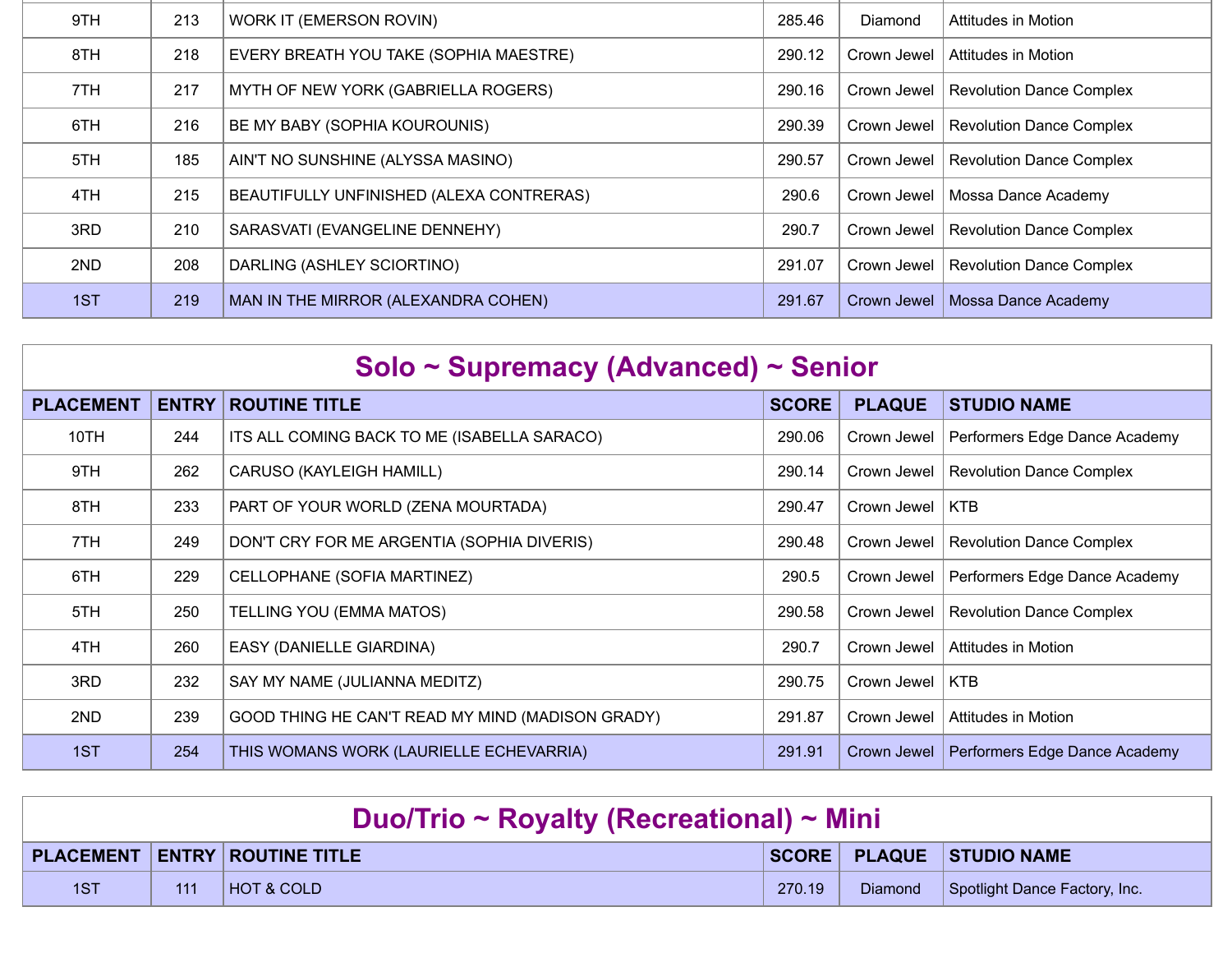## **Duo/Trio ~ Royalty (Recreational) ~ Petite**

| <b>PLACEMENT</b> |     | <b>ENTRY ROUTINE TITLE</b> | <b>SCORE</b> | <b>PLAQUE</b> | <b>STUDIO NAME</b>              |
|------------------|-----|----------------------------|--------------|---------------|---------------------------------|
| 5TH              | 271 | BITTERSWEET SYMPHONY       | 270.7        | Diamond       | <b>Revelations Dance Center</b> |
| 4TH              | 272 | <b>SUGAR</b>               | 272.49       | Diamond       | <b>Revelations Dance Center</b> |
| 3RD              | 268 | GIFT OF A FRIEND           | 272.7        | Diamond       | Attitudes in Motion             |
| 2ND              | 270 | <b>RAINBOW</b>             | 277.54       | Diamond       | Rose Academy of Ballet          |
| 1ST              | 287 | ME TOO                     | 278.24       | Diamond       | Attitudes in Motion             |

| Duo/Trio ~ Royalty (Recreational) ~ Junior |     |                                      |       |          |                                 |
|--------------------------------------------|-----|--------------------------------------|-------|----------|---------------------------------|
|                                            |     | <b>PLACEMENT ENTRY ROUTINE TITLE</b> |       |          | <b>SCORE PLAQUE STUDIO NAME</b> |
| 1ST                                        | 273 | <b>HOME</b>                          | 269.3 | Platinum | Rose Academy of Ballet          |

| Duo/Trio ~ Royalty (Recreational) ~ Teen |     |                                                    |     |                 |                          |
|------------------------------------------|-----|----------------------------------------------------|-----|-----------------|--------------------------|
|                                          |     | $\mid$ PLACEMENT $\mid$ ENTRY $\mid$ ROUTINE TITLE |     |                 | SCORE PLAQUE STUDIO NAME |
| 1ST                                      | 277 | STOLEN DANCE                                       | 269 | <b>Platinum</b> | Rose Academy of Ballet   |

| Duo/Trio ~ Majesty (Intermediate) ~ Junior |     |                            |              |               |                                 |  |
|--------------------------------------------|-----|----------------------------|--------------|---------------|---------------------------------|--|
| <b>PLACEMENT</b>                           |     | <b>ENTRY ROUTINE TITLE</b> | <b>SCORE</b> | <b>PLAQUE</b> | <b>STUDIO NAME</b>              |  |
| 5TH                                        | 130 | ICE CREAM CHILLIN'         | 266.14       | Platinum      | <b>Revelations Dance Center</b> |  |
| 4TH                                        | 128 | I WANT IT ALL              | 267.89       | Platinum      | Attitudes in Motion             |  |
| 3RD                                        | 116 | <b>CLICK CLACK</b>         | 269.03       | Platinum      | <b>KTB</b>                      |  |
| 2ND                                        | 121 | <b>FIERCE</b>              | 270.45       | Platinum      | Attitudes in Motion             |  |
| 1ST                                        | 132 | <b>GIRL IN THE MIRROR</b>  | 270.5        | Platinum      | Attitudes in Motion             |  |

| Duo/Trio ~ Majesty (Intermediate) ~ Teen |     |                                          |       |         |                          |  |
|------------------------------------------|-----|------------------------------------------|-------|---------|--------------------------|--|
|                                          |     | <b>PLACEMENT   ENTRY   ROUTINE TITLE</b> |       |         | SCORE PLAQUE STUDIO NAME |  |
| 5TH                                      | 281 | l GET LOOSE                              | 278.7 | Diamond | Attitudes in Motion      |  |
| 4TH.                                     | 280 | I GOT MOVES                              | 278.9 | Diamond | ∣ Attitudes in Motion i  |  |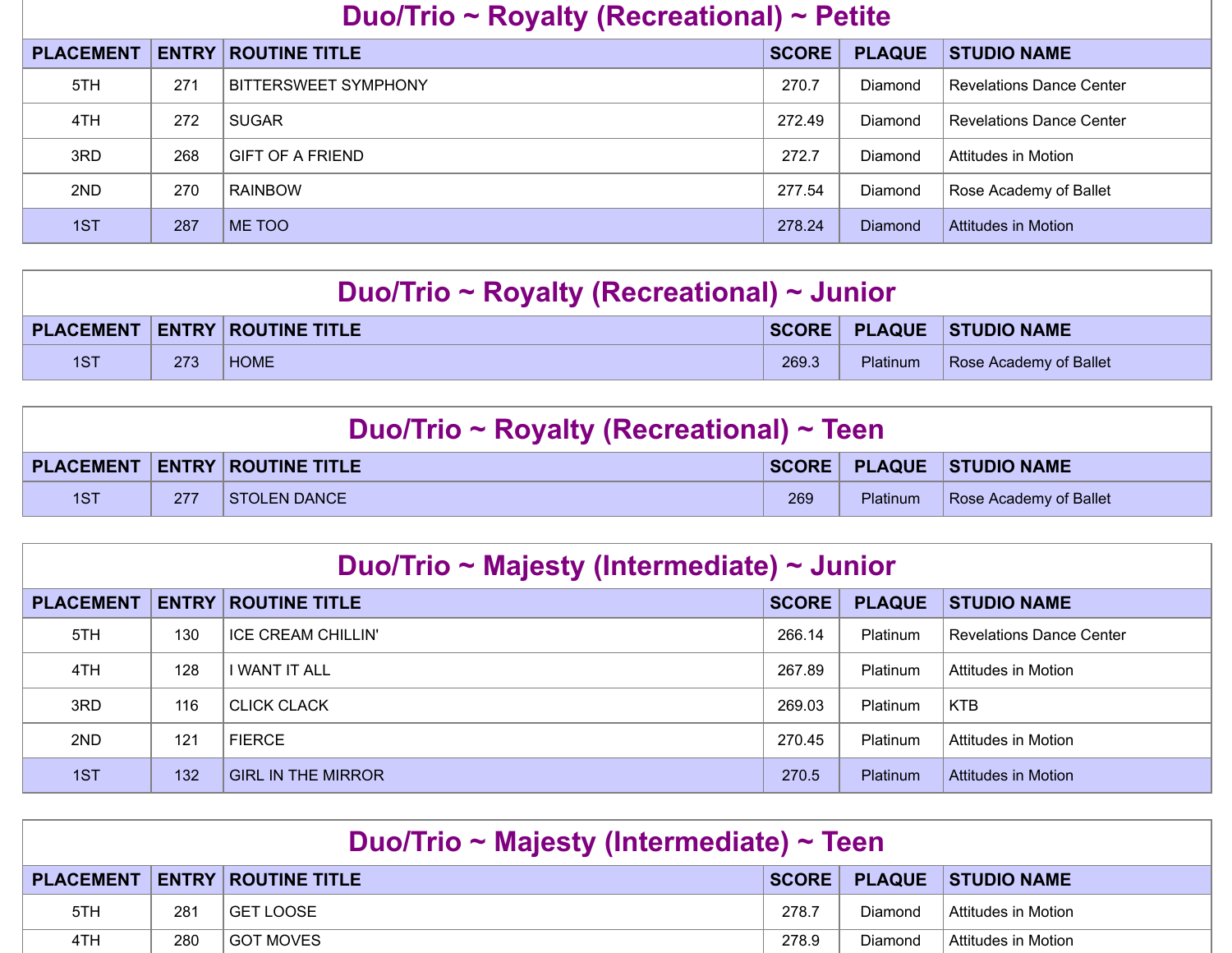| 3RD | 285 | HOT LIKE WOW              | 279.27 | <b>Diamond</b> | <b>KTB</b>                    |
|-----|-----|---------------------------|--------|----------------|-------------------------------|
| 2ND | 286 | l BREATHE                 | 279.59 | Diamond        | Revelations Dance Center      |
|     |     |                           |        |                |                               |
| 1ST | 288 | <b>STEPSISTERS LAMENT</b> | 280.08 | Diamond        | Spotlight Dance Factory, Inc. |

| Duo/Trio ~ Majesty (Intermediate) ~ Senior |              |                      |              |                 |                               |  |  |
|--------------------------------------------|--------------|----------------------|--------------|-----------------|-------------------------------|--|--|
| <b>PLACEMENT</b>                           | <b>ENTRY</b> | <b>ROUTINE TITLE</b> | <b>SCORE</b> | <b>PLAQUE</b>   | <b>STUDIO NAME</b>            |  |  |
| 5TH                                        | 126          | RUN BOY RUN          | 273.58       | <b>Platinum</b> | Spotlight Dance Factory, Inc. |  |  |
| 4TH                                        | 170          | <b>THREE FRIENDS</b> | 280.9        | Diamond         | Spotlight Dance Factory, Inc. |  |  |
| 3RD                                        | 112          | THAT BEAUTIFUL SOUND | 285.         | Crown Jewel     | Spotlight Dance Factory, Inc. |  |  |
| 2ND                                        | 171          | FOR GOOD             | 285.2        | Crown Jewel     | Spotlight Dance Factory, Inc. |  |  |
| 1ST                                        | 164          | <b>ATTENTION</b>     | 290.4        | Crown Jewel     | Spotlight Dance Factory, Inc. |  |  |

| Duo/Trio ~ Supremacy (Advanced) ~ Junior |              |                            |              |                 |                                 |  |  |
|------------------------------------------|--------------|----------------------------|--------------|-----------------|---------------------------------|--|--|
| <b>PLACEMENT</b>                         | <b>ENTRY</b> | <b>ROUTINE TITLE</b>       | <b>SCORE</b> | <b>PLAQUE</b>   | <b>STUDIO NAME</b>              |  |  |
| 10TH                                     | 146          | <b>THAT'S RICH</b>         | 267.3        | Gold            | <b>Revolution Dance Complex</b> |  |  |
| 9TH                                      | 148          | <b>HERO</b>                | 273.9        | <b>Platinum</b> | <b>Revolution Dance Complex</b> |  |  |
| 8TH                                      | 162          | <b>HELD</b>                | 275.69       | Platinum        | Performers Edge Dance Academy   |  |  |
| 7TH                                      | 139          | <b>TURN TO STONE</b>       | 276.7        | Platinum        | <b>Revolution Dance Complex</b> |  |  |
| 6TH                                      | 105          | NAILS, HAIR, HIPS, HEELS   | 278.2        | Platinum        | <b>Revolution Dance Complex</b> |  |  |
| 5TH                                      | 133          | <b>BOTTOMS UP</b>          | 280.09       | <b>Diamond</b>  | <b>Revolution Dance Complex</b> |  |  |
| 4TH                                      | 123          | <b>I DID SOMETHING BAD</b> | 280.2        | Diamond         | Attitudes in Motion             |  |  |
| 3RD                                      | 107          | <b>LOST</b>                | 281.5        | <b>Diamond</b>  | <b>Revolution Dance Complex</b> |  |  |
| 2ND                                      | 135          | THE END OF THE LINE        | 283.3        | Diamond         | <b>Attitudes in Motion</b>      |  |  |
| 1ST                                      | 147          | A NEW DAY                  | 290.26       | Crown Jewel     | Performers Edge Dance Academy   |  |  |

| Duo/Trio ~ Supremacy (Advanced) ~ Teen |  |                                      |  |  |                          |  |
|----------------------------------------|--|--------------------------------------|--|--|--------------------------|--|
|                                        |  | <b>PLACEMENT ENTRY ROUTINE TITLE</b> |  |  | SCORE PLAQUE STUDIO NAME |  |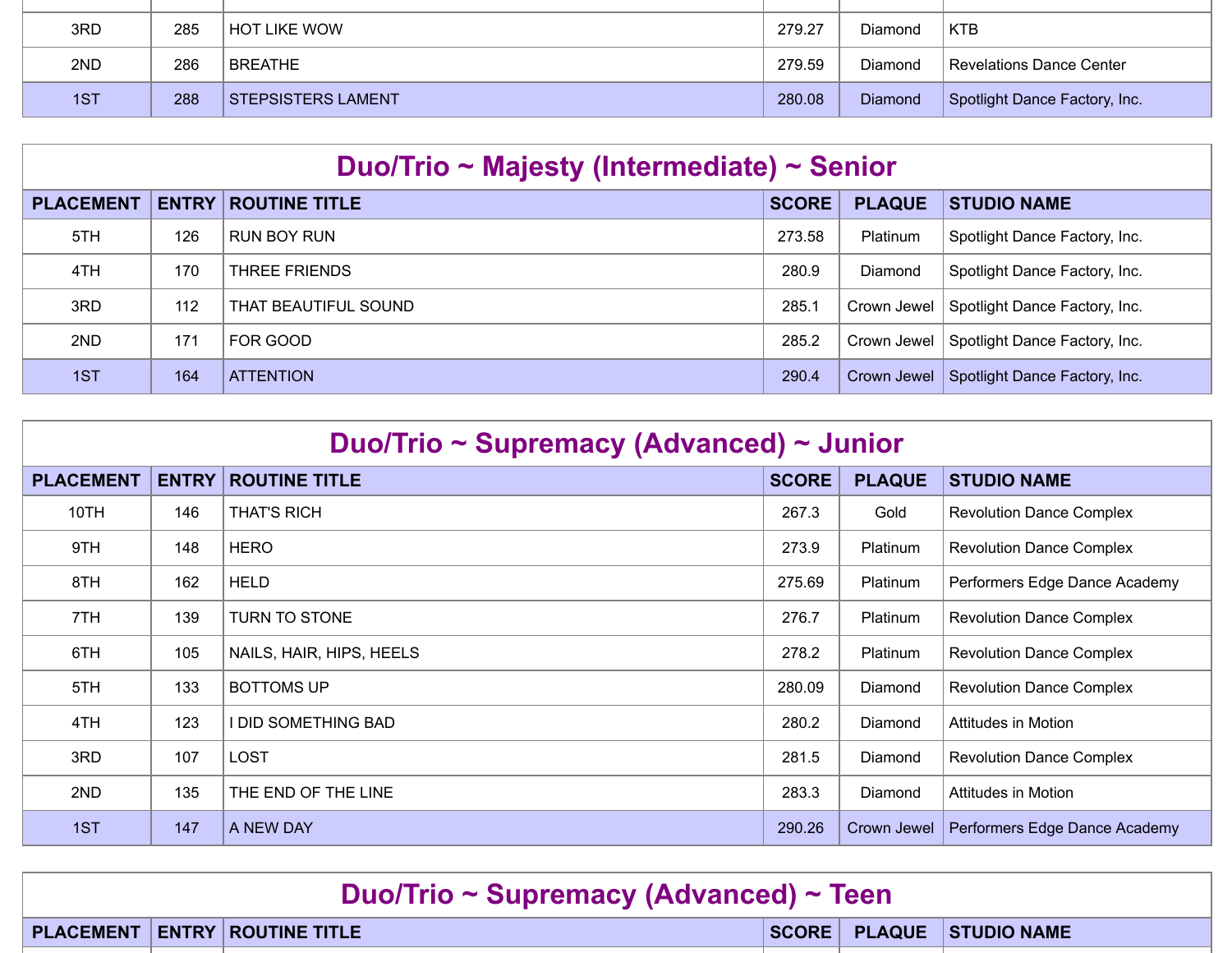| 5TH | 295 | SHAKE IT OUT         | 282.14 | Diamond | Revolution Dance Complex               |
|-----|-----|----------------------|--------|---------|----------------------------------------|
| 4TH | 309 | <b>ONE</b>           | 285.16 | Diamond | Revolution Dance Complex               |
| 3RD | 296 | <b>STRANGE</b>       | 290.5  |         | Crown Jewel   Revolution Dance Complex |
| 2ND | 294 | FALLING              | 291.64 |         | Crown Jewel   Revolution Dance Complex |
| 1ST | 297 | <b>MORTAL COMBAT</b> | 292.13 |         | Crown Jewel   Revolution Dance Complex |

|     |     | <b>PLACEMENT   ENTRY   ROUTINE TITLE</b> | SCORE  |                | PLAQUE STUDIO NAME          |
|-----|-----|------------------------------------------|--------|----------------|-----------------------------|
| 3RD | 113 | ME AGAINST THE MUSIC                     | 280.48 | Diamond        | North Fork Academy of Dance |
| 2ND | 167 | <b>RUN</b>                               | 281.05 | Diamond        | Attitudes in Motion         |
| 1ST | 158 | <b>MOMENTS</b>                           | 284.42 | <b>Diamond</b> | North Fork Academy of Dance |

| Small Group ~ Royalty (Recreational) ~ Mini |     |                            |              |                   |                               |  |  |
|---------------------------------------------|-----|----------------------------|--------------|-------------------|-------------------------------|--|--|
| <b>PLACEMENT</b>                            |     | <b>ENTRY ROUTINE TITLE</b> | <b>SCORE</b> | <b>PLAQUE</b>     | <b>STUDIO NAME</b>            |  |  |
| 3RD                                         | 109 | <b>NUTS</b>                | 271.74       | Diamond           | <b>KTB</b>                    |  |  |
| 2ND                                         | 119 | MARTIAN HOP                | 275.7        | Diamond           | Spotlight Dance Factory, Inc. |  |  |
| 1ST                                         | 137 | <b>GOLDILOCKS</b>          | 282.4        | Crown Jewel   KTB |                               |  |  |

| <b>Small Group ~ Royalty (Recreational) ~ Petite</b> |              |                                |              |               |                               |  |  |
|------------------------------------------------------|--------------|--------------------------------|--------------|---------------|-------------------------------|--|--|
| <b>PLACEMENT</b>                                     | <b>ENTRY</b> | <b>ROUTINE TITLE</b>           | <b>SCORE</b> | <b>PLAQUE</b> | <b>STUDIO NAME</b>            |  |  |
| 5TH                                                  | 312          | GIRLS JUST WANT TO HAVE FUN    | 271.17       | Diamond       | Rose Academy of Ballet        |  |  |
| 4TH                                                  | 283          | HEY MR DJ                      | 275.1        | Diamond       | North Fork Academy of Dance   |  |  |
| 3RD                                                  | 315          | <b>INSIDE OUT</b>              | 275.43       | Diamond       | Spotlight Dance Factory, Inc. |  |  |
| 2ND                                                  | 310          | NO EXCUSES                     | 277.26       | Diamond       | North Fork Academy of Dance   |  |  |
| 1ST                                                  | 298          | <b>LOOKING FOR THE RAINBOW</b> | 280          | Crown Jewel   | North Fork Academy of Dance   |  |  |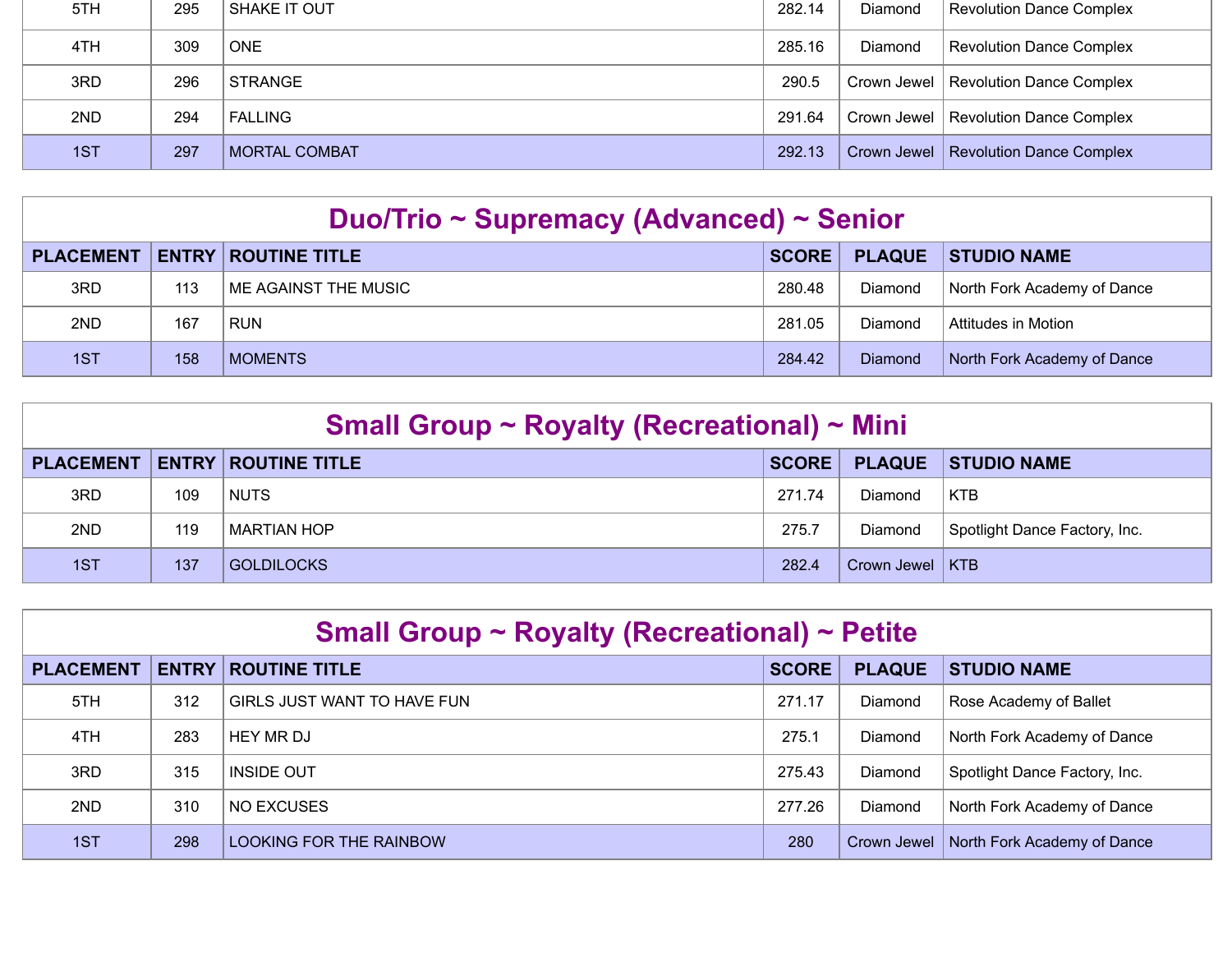| <b>Small Group ~ Royalty (Recreational) ~ Junior</b> |     |                                      |        |                |                          |  |
|------------------------------------------------------|-----|--------------------------------------|--------|----------------|--------------------------|--|
|                                                      |     | <b>PLACEMENT ENTRY ROUTINE TITLE</b> |        |                | SCORE PLAQUE STUDIO NAME |  |
| 1ST                                                  | 103 | <b>GET BUSY</b>                      | 272.17 | <b>Diamond</b> | $\Box$ Gym-Azing         |  |

| <b>Small Group ~ Royalty (Recreational) ~ Teen</b> |     |                                      |              |                 |                        |  |
|----------------------------------------------------|-----|--------------------------------------|--------------|-----------------|------------------------|--|
|                                                    |     | <b>PLACEMENT ENTRY ROUTINE TITLE</b> | <b>SCORE</b> | <b>PLAQUE</b>   | <b>STUDIO NAME</b>     |  |
| 3RD                                                | 306 | RUN BOY RUN                          | 263.72       | <b>Platinum</b> | Rose Academy of Ballet |  |
| 2ND                                                | 157 | MAKE 'EM DANCE                       | 271.7        | Diamond         | Gym-Azing              |  |
| 1ST                                                | 307 | WHAT I LIKE ABOUT YOU                | 276.33       | <b>Diamond</b>  | <b>KTB</b>             |  |

| Small Group ~ Majesty (Intermediate) ~ Petite |     |                              |        |                   |                    |  |  |
|-----------------------------------------------|-----|------------------------------|--------|-------------------|--------------------|--|--|
| <b>PLACEMENT</b>                              |     | <b>ENTRY   ROUTINE TITLE</b> | SCORE  | <b>PLAQUE</b>     | <b>STUDIO NAME</b> |  |  |
| 3RD                                           | 274 | <b>FAST</b>                  | 276.56 | Diamond           | <b>KTB</b>         |  |  |
| 2ND                                           | 293 | l WORK ME DOWN               | 285.2  | Crown Jewel   KTB |                    |  |  |
| 1ST                                           | 304 | ANYTHING WORTH HOLDING ON TO | 286.3  | Crown Jewel   KTB |                    |  |  |

| Small Group ~ Majesty (Intermediate) ~ Junior |              |                            |              |                   |                               |  |  |  |
|-----------------------------------------------|--------------|----------------------------|--------------|-------------------|-------------------------------|--|--|--|
| <b>PLACEMENT</b>                              | <b>ENTRY</b> | <b>ROUTINE TITLE</b>       | <b>SCORE</b> | <b>PLAQUE</b>     | <b>STUDIO NAME</b>            |  |  |  |
| 5TH                                           | 143          | <b>RESCUE</b>              | 274.35       | <b>Platinum</b>   | KTB                           |  |  |  |
| 4TH                                           | 127          | <b>THROWBACK</b>           | 274.98       | Platinum          | Spotlight Dance Factory, Inc. |  |  |  |
| 3RD                                           | 149          | THROUGH THE YEARS          | 275.59       | Diamond           | <b>KTB</b>                    |  |  |  |
| 2ND                                           | 136          | THE LIGHT THAT NEVER FAILS | 282.33       | Diamond           | <b>KTB</b>                    |  |  |  |
| 1ST                                           | 159          | <b>GOIN IN</b>             | 285.39       | Crown Jewel   KTB |                               |  |  |  |

| <b>Small Group ~ Majesty (Intermediate) ~ Teen</b>                   |     |             |        |           |                               |  |
|----------------------------------------------------------------------|-----|-------------|--------|-----------|-------------------------------|--|
| SCORE PLAQUE STUDIO NAME<br><b>PLACEMENT   ENTRY   ROUTINE TITLE</b> |     |             |        |           |                               |  |
| 10TH                                                                 | 322 | <b>CLUE</b> | 277.89 | Diamond ' | Spotlight Dance Factory, Inc. |  |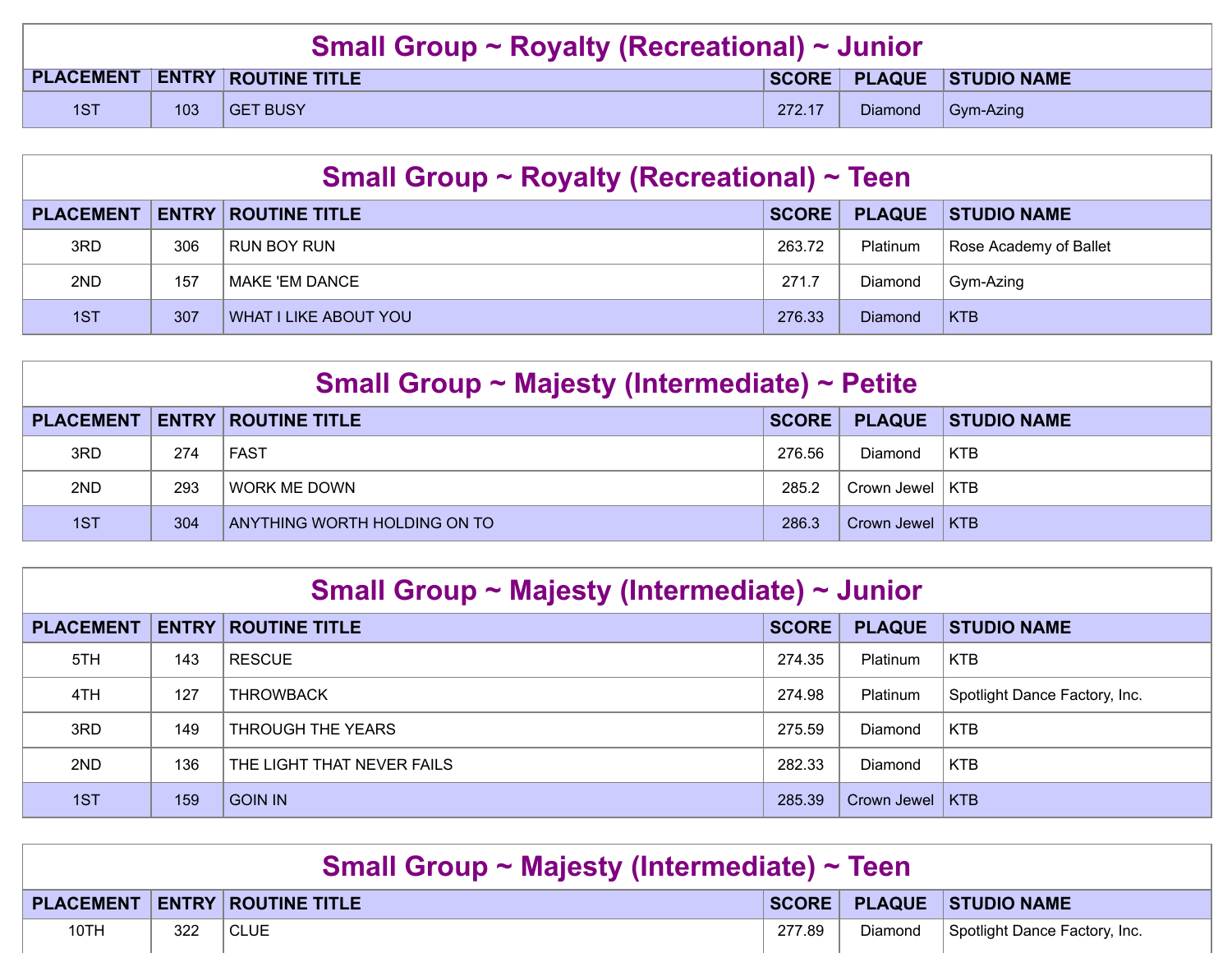| 9TH | 275 | KEEPING UP WITH THE KARDASHIANS            | 278.83 | Diamond        | <b>KTB</b>                      |
|-----|-----|--------------------------------------------|--------|----------------|---------------------------------|
| 8TH | 317 | SWEATIN' TO THE OLDIES WITH RICHARD SIMONS | 279.69 | Diamond        | <b>KTB</b>                      |
| 7TH | 290 | DENTIST!                                   | 279.95 | Diamond        | Spotlight Dance Factory, Inc.   |
| 6TH | 314 | <b>SUMMER GIRL'S</b>                       | 279.95 | Diamond        | Reflections of I. C. Dance      |
| 5TH | 325 | <b>BEGGIN'</b>                             | 280.4  | <b>Diamond</b> | <b>Revelations Dance Center</b> |
| 4TH | 319 | <b>DIAMONDS</b>                            | 280.47 | Diamond        | Spotlight Dance Factory, Inc.   |
| 3RD | 308 | <b>DIRECTION</b>                           | 280.59 | Diamond        | <b>Revelations Dance Center</b> |
| 2ND | 318 | <b>WONKAVISION</b>                         | 285    | Crown Jewel    | Revelations Dance Center        |
| 1ST | 301 | <b>JUNGLE</b>                              | 286.35 | Crown Jewel    | $ $ KTB                         |

| Small Group ~ Majesty (Intermediate) ~ Senior |     |                            |              |               |                                             |  |  |  |
|-----------------------------------------------|-----|----------------------------|--------------|---------------|---------------------------------------------|--|--|--|
| <b>PLACEMENT</b>                              |     | <b>ENTRY ROUTINE TITLE</b> | <b>SCORE</b> | <b>PLAQUE</b> | <b>STUDIO NAME</b>                          |  |  |  |
| 3RD                                           | 326 | ∣ FFMINIST                 | 278          | Diamond       | Reflections of L.C. Dance                   |  |  |  |
| 2ND                                           | 302 | <b>HOIST THE COLOURS</b>   | 282.29       | Diamond       | Spotlight Dance Factory, Inc.               |  |  |  |
| 1ST                                           | 279 | <b>BRAVE SOULS</b>         | 285.17       |               | Crown Jewel   Spotlight Dance Factory, Inc. |  |  |  |

| <b>Small Group ~ Supremacy (Advanced) ~ Petite</b> |     |                                      |        |         |                                 |  |  |
|----------------------------------------------------|-----|--------------------------------------|--------|---------|---------------------------------|--|--|
|                                                    |     | <b>PLACEMENT ENTRY ROUTINE TITLE</b> |        |         | SCORE   PLAQUE   STUDIO NAME    |  |  |
| 1ST                                                | 305 | WONDERFUL WORLD                      | 284.16 | Diamond | <b>Revolution Dance Complex</b> |  |  |

| Small Group ~ Supremacy (Advanced) ~ Junior |     |                            |        |                 |                                 |  |  |  |
|---------------------------------------------|-----|----------------------------|--------|-----------------|---------------------------------|--|--|--|
| <b>PLACEMENT</b>                            |     | <b>ENTRY ROUTINE TITLE</b> | SCORE  | <b>PLAQUE</b>   | <b>STUDIO NAME</b>              |  |  |  |
| 3RD                                         | 99  | <b>SIZE</b>                | 276.69 | <b>Platinum</b> | Attitudes in Motion             |  |  |  |
| 2ND                                         | 155 | Poisin                     | 281.47 | <b>Diamond</b>  | Attitudes in Motion             |  |  |  |
| 1ST                                         | 141 | A MESSAGE TO THE WORLD     | 285.38 | <b>Diamond</b>  | <b>Revolution Dance Complex</b> |  |  |  |

## **Small Group ~ Supremacy (Advanced) ~ Teen**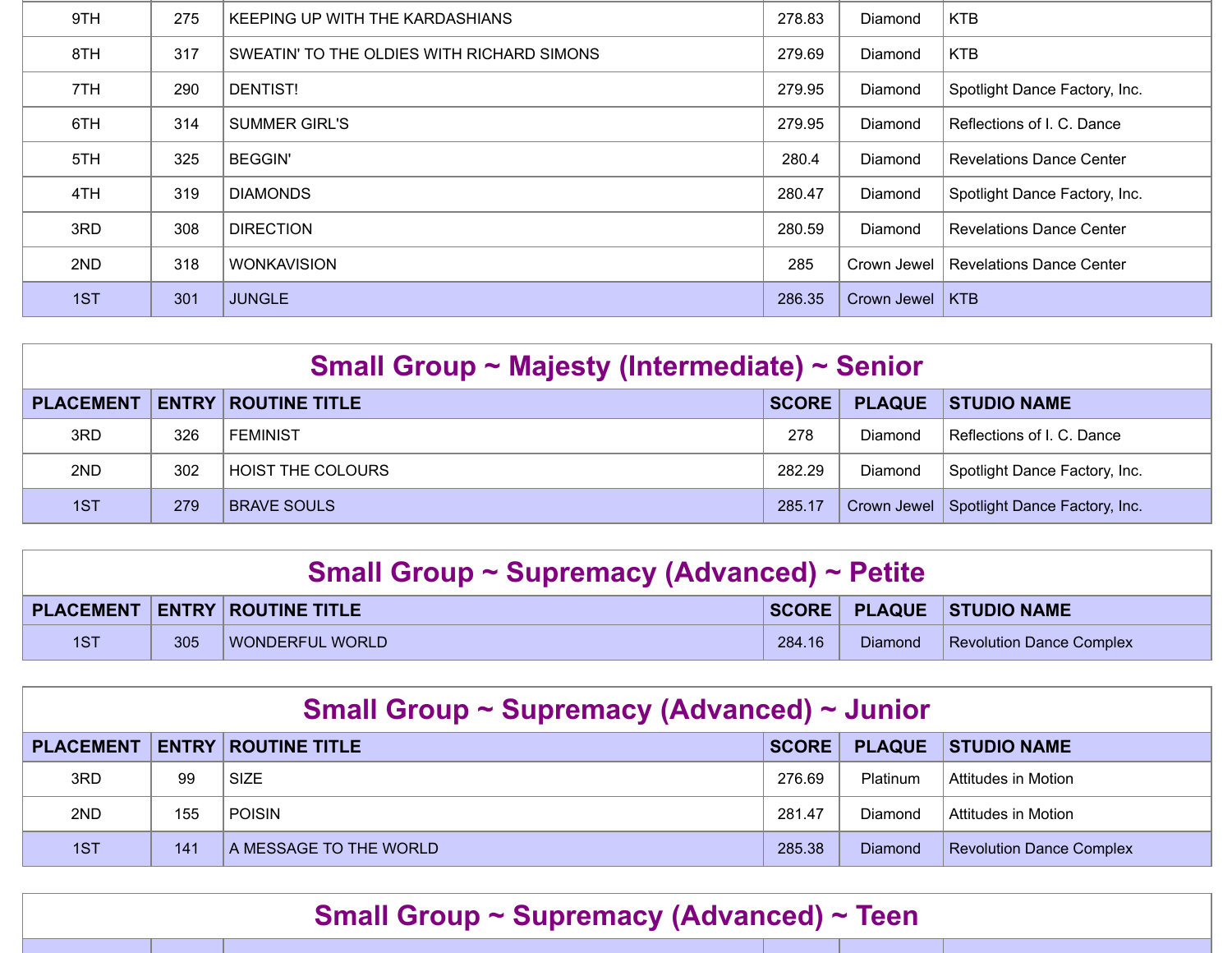| <b>PLACEMENT</b> |     | <b>ENTRY   ROUTINE TITLE</b> | <b>SCORE</b> | <b>PLAQUE</b>  | <b>STUDIO NAME</b>                     |
|------------------|-----|------------------------------|--------------|----------------|----------------------------------------|
| 5TH              | 323 | US                           | 280.6        | Diamond        | Revolution Dance Complex               |
| 4TH              | 276 | I WILL CARRY YOU             | 281.29       | Diamond        | Attitudes in Motion                    |
| 3RD              | 320 | <b>BLACK AND GOLD</b>        | 287.79       | <b>Diamond</b> | <b>Attitudes in Motion</b>             |
| 2ND              | 269 | <b>IT'S LIT</b>              | 290.1        |                | Crown Jewel   Revolution Dance Complex |
| 1ST              | 324 | <b>HALLELUJAH</b>            | 291.55       |                | Crown Jewel   Revolution Dance Complex |

| <b>Small Group ~ Supremacy (Advanced) ~ Senior</b> |     |                                      |        |  |                                      |  |
|----------------------------------------------------|-----|--------------------------------------|--------|--|--------------------------------------|--|
|                                                    |     | <b>PLACEMENT ENTRY ROUTINE TITLE</b> |        |  | SCORE PLAQUE STUDIO NAME             |  |
| 1ST                                                | 321 | TIME AFTER TIME                      | 290.32 |  | Crown Jewel Revolution Dance Complex |  |

| Large Group $\sim$ Royalty (Recreational) $\sim$ Petite |     |                                                    |       |                |                              |  |  |
|---------------------------------------------------------|-----|----------------------------------------------------|-------|----------------|------------------------------|--|--|
|                                                         |     | $\mid$ PLACEMENT $\mid$ ENTRY $\mid$ ROUTINE TITLE |       |                | SCORE   PLAQUE   STUDIO NAME |  |  |
| 1ST                                                     | 163 | <b>BURNING UP</b>                                  | 272.7 | <b>Diamond</b> | $ $ KTB                      |  |  |

| Large Group ~ Royalty (Recreational) ~ Junior |     |                                   |        |         |                            |  |  |
|-----------------------------------------------|-----|-----------------------------------|--------|---------|----------------------------|--|--|
|                                               |     | PLACEMENT   ENTRY   ROUTINE TITLE |        |         | SCORE PLAQUE STUDIO NAME   |  |  |
| 1ST                                           | 327 | l WATCH & LEARN                   | 278.04 | Diamond | Reflections of I. C. Dance |  |  |

| Large Group $\sim$ Majesty (Intermediate) $\sim$ Petite |              |                            |              |                 |                     |  |  |  |  |
|---------------------------------------------------------|--------------|----------------------------|--------------|-----------------|---------------------|--|--|--|--|
| <b>PLACEMENT</b>                                        | <b>ENTRY</b> | <b>ROUTINE TITLE</b>       | <b>SCORE</b> | <b>PLAQUE</b>   | <b>STUDIO NAME</b>  |  |  |  |  |
| 5TH                                                     | 145          | LOVE SHACK                 | 267          | <b>Platinum</b> | Attitudes in Motion |  |  |  |  |
| 4TH                                                     | 173          | <b>TIPPY TOES</b>          | 267          | <b>Platinum</b> | Attitudes in Motion |  |  |  |  |
| 3RD.                                                    | 152          | NEED SOMEBODY              | 267.2        | Platinum        | Attitudes in Motion |  |  |  |  |
| 2ND                                                     | 100          | GOOD BYE YELLOW BRICK ROAD | 275.36       | <b>Diamond</b>  | Attitudes in Motion |  |  |  |  |
| 1ST                                                     | 160          | <b>GOOSE BUMPS</b>         | 279.1        | <b>Diamond</b>  | Attitudes in Motion |  |  |  |  |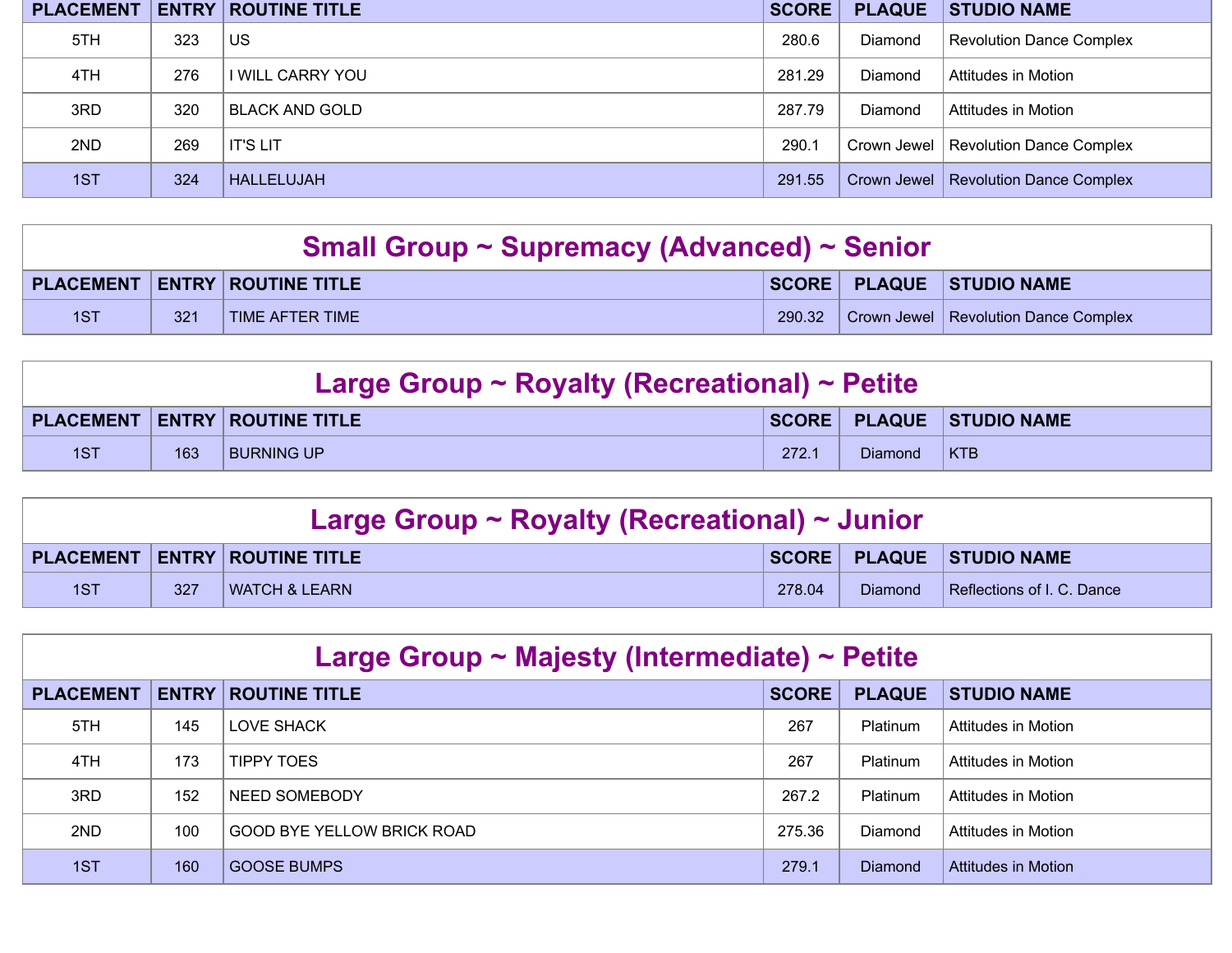| Large Group ~ Majesty (Intermediate) ~ Junior |              |                      |              |                 |                               |  |  |  |
|-----------------------------------------------|--------------|----------------------|--------------|-----------------|-------------------------------|--|--|--|
| <b>PLACEMENT</b>                              | <b>ENTRY</b> | <b>ROUTINE TITLE</b> | <b>SCORE</b> | <b>PLAQUE</b>   | <b>STUDIO NAME</b>            |  |  |  |
| 5TH                                           | 166          | THE HANGING TREE     | 266.79       | <b>Platinum</b> | Attitudes in Motion           |  |  |  |
| 4TH                                           | 117          | <b>JET SET</b>       | 267.51       | Platinum        | Attitudes in Motion           |  |  |  |
| 3RD                                           | 169          | CARRY YOU            | 271.2        | Platinum        | <b>KTB</b>                    |  |  |  |
| 2ND                                           | 150          | <b>CRAZY TRAIN</b>   | 272.85       | <b>Platinum</b> | Spotlight Dance Factory, Inc. |  |  |  |
| 1ST                                           | 168          | NEWFOUNDLANDERS      | 285.23       | Crown Jewel     | Spotlight Dance Factory, Inc. |  |  |  |

| Large Group $\sim$ Majesty (Intermediate) $\sim$ Teen                                                           |     |                    |        |         |                                             |  |  |
|-----------------------------------------------------------------------------------------------------------------|-----|--------------------|--------|---------|---------------------------------------------|--|--|
| <b>SCORE</b><br><b>PLAQUE</b><br><b>PLACEMENT</b><br><b>ENTRY</b><br><b>ROUTINE TITLE</b><br><b>STUDIO NAME</b> |     |                    |        |         |                                             |  |  |
| 5TH                                                                                                             | 331 | <b>RISE UP</b>     | 277.15 | Diamond | Attitudes in Motion                         |  |  |
| 4TH.                                                                                                            | 316 | WASH & SET         | 283.18 | Diamond | <b>KTB</b>                                  |  |  |
| 3RD                                                                                                             | 311 | 1925               | 285.6  |         | Crown Jewel   Spotlight Dance Factory, Inc. |  |  |
| 2ND                                                                                                             | 335 | <b>SQUID GAMES</b> | 286.2  |         | Crown Jewel   Reflections of I. C. Dance    |  |  |
| 1ST                                                                                                             | 334 | <b>YORKTOWN</b>    | 294.3  |         | Crown Jewel   Spotlight Dance Factory, Inc. |  |  |

| Large Group ~ Supremacy (Advanced) ~ Junior |     |                                    |              |                 |                                 |  |  |
|---------------------------------------------|-----|------------------------------------|--------------|-----------------|---------------------------------|--|--|
| <b>PLACEMENT</b>                            |     | <b>ENTRY   ROUTINE TITLE</b>       | <b>SCORE</b> | <b>PLAQUE</b>   | <b>STUDIO NAME</b>              |  |  |
| 3RD                                         | 98  | <b>BE OUR GUEST</b>                | 270.75       | <b>Platinum</b> | <b>Revolution Dance Complex</b> |  |  |
| 2ND                                         | 165 | <b>BRIDGE OVER TROUBLED WATERS</b> | 272.6        | <b>Platinum</b> | <b>Revolution Dance Complex</b> |  |  |
| 1ST                                         | 161 | FLY ME TO THE MOON                 | 288.66       | Diamond         | <b>Revolution Dance Complex</b> |  |  |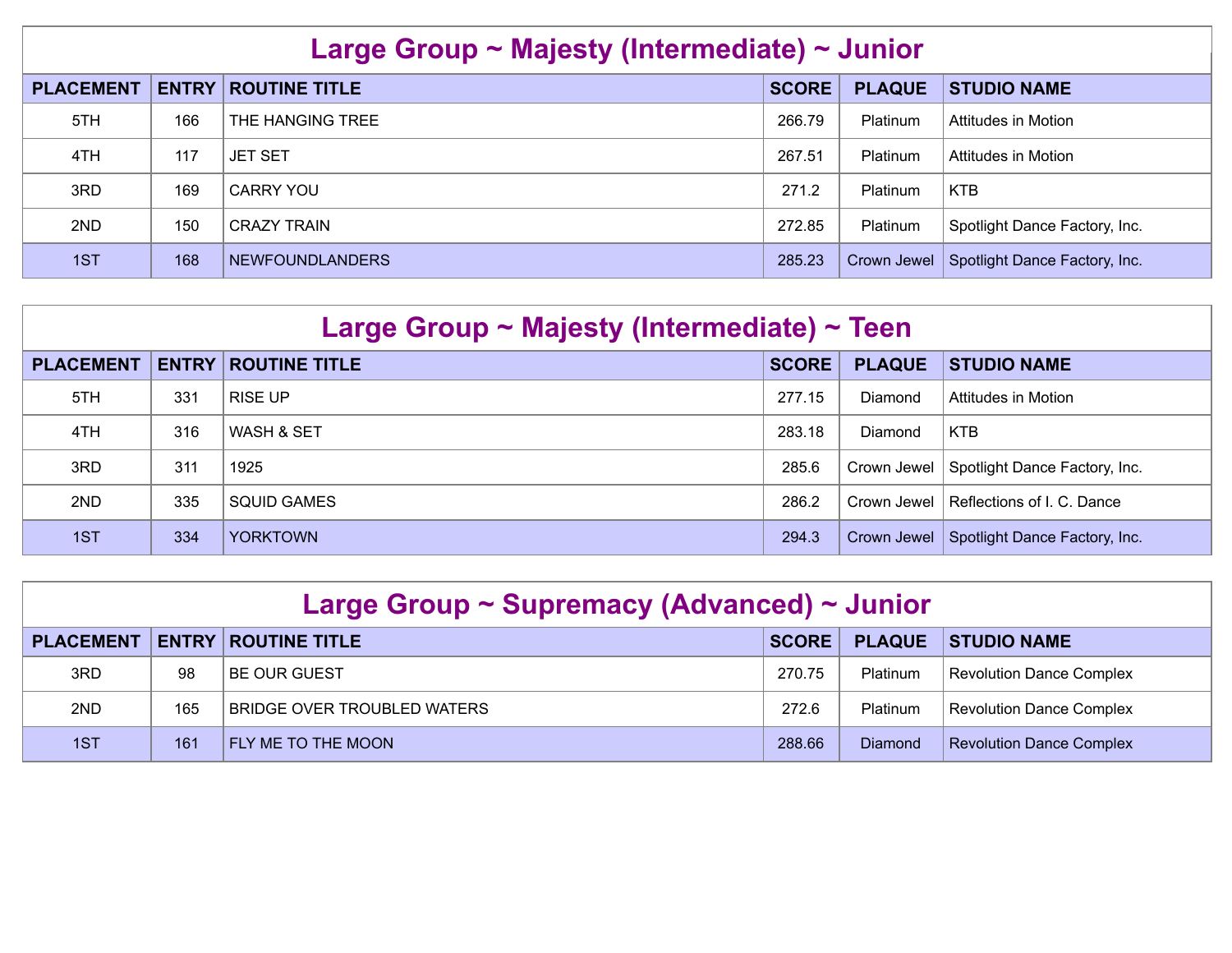| Large Group ~ Supremacy (Advanced) ~ Teen                                                                       |     |                         |        |             |                                 |  |  |
|-----------------------------------------------------------------------------------------------------------------|-----|-------------------------|--------|-------------|---------------------------------|--|--|
| <b>ENTRY</b><br><b>SCORE</b><br><b>PLACEMENT</b><br><b>ROUTINE TITLE</b><br><b>PLAQUE</b><br><b>STUDIO NAME</b> |     |                         |        |             |                                 |  |  |
| 5TH                                                                                                             | 292 | <b>BAD GUY</b>          | 290.12 | Crown Jewel | Attitudes in Motion             |  |  |
| 4TH                                                                                                             | 282 | <b>TROUBLE</b>          | 290.67 | Crown Jewel | <b>Revolution Dance Complex</b> |  |  |
| 3RD                                                                                                             | 303 | MILL ENIUM              | 290.75 | Crown Jewel | Attitudes in Motion             |  |  |
| 2ND                                                                                                             | 336 | <b>GAME OF SURVIVAL</b> | 290.85 | Crown Jewel | Attitudes in Motion             |  |  |
| 1ST                                                                                                             | 332 | <b>CHERISH</b>          | 293.47 | Crown Jewel | <b>Revolution Dance Complex</b> |  |  |

| Line $\sim$ Majesty (Intermediate) $\sim$ Petite                     |    |               |        |                 |         |  |  |
|----------------------------------------------------------------------|----|---------------|--------|-----------------|---------|--|--|
| <b>PLACEMENT   ENTRY   ROUTINE TITLE</b><br>SCORE PLAQUE STUDIO NAME |    |               |        |                 |         |  |  |
| 1ST                                                                  | 97 | <b>POPPIN</b> | 269.33 | <b>Platinum</b> | $ $ KTB |  |  |

| Line $\sim$ Majesty (Intermediate) $\sim$ Teen |     |                                |              |                   |                     |  |  |
|------------------------------------------------|-----|--------------------------------|--------------|-------------------|---------------------|--|--|
| <b>PLACEMENT</b>                               |     | <b>ENTRY   ROUTINE TITLE</b>   | <b>SCORE</b> | <b>PLAQUE</b>     | <b>STUDIO NAME</b>  |  |  |
| 3RD                                            | 144 | LOOKIN' GOOD, FEELIN' GORGEOUS | 265.54       | <b>Platinum</b>   | Attitudes in Motion |  |  |
| 2ND                                            | 101 | <b>LEVITATE</b>                | 279.6        | <b>Diamond</b>    | Attitudes in Motion |  |  |
| 1ST                                            | 104 | <b>DALLAS</b>                  | 285          | Crown Jewel   KTB |                     |  |  |

| Line $\sim$ Supremacy (Advanced) $\sim$ Junior                       |     |                    |        |  |                                        |  |  |
|----------------------------------------------------------------------|-----|--------------------|--------|--|----------------------------------------|--|--|
| SCORE PLAQUE STUDIO NAME<br><b>PLACEMENT   ENTRY   ROUTINE TITLE</b> |     |                    |        |  |                                        |  |  |
| 1ST                                                                  | 154 | <b>BLINK TWICE</b> | 290.56 |  | Crown Jewel   Revolution Dance Complex |  |  |